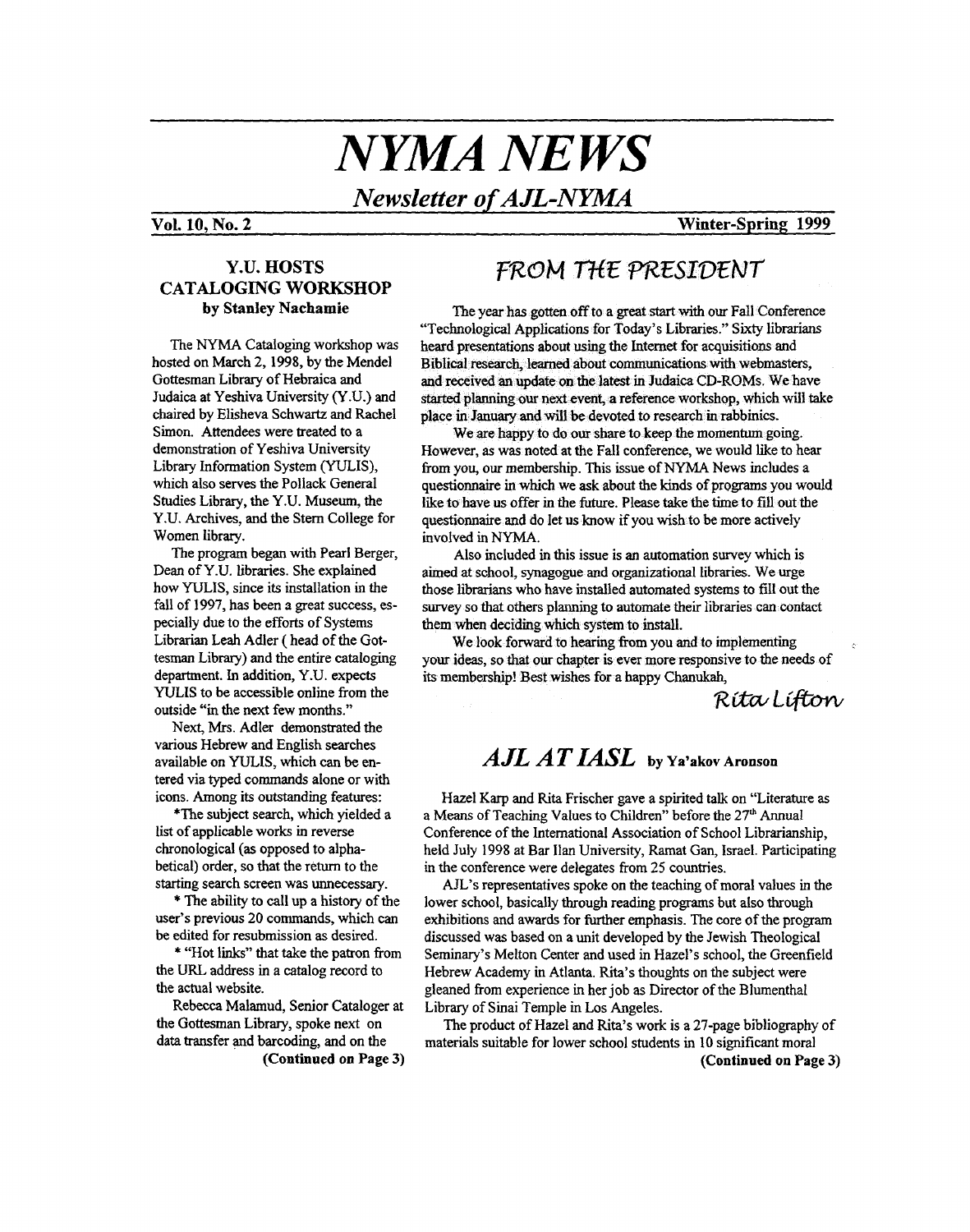## **TO POLAND AND BACK**  *Reflections on ALEPH Consortium*

**by Naomi M. Steinberger** 

This September the **annual** conference of the International Consortium of ALEPH Users was held at the Polish Parliament (SEJM) in Warsaw, Poland. ALEPH, the integrated computer library system developed at the Hebrew University in Jerusalem, is used by the Library of the Jewish Theological Seminary (JTS) and more than 200 libraries throughout the world, primarily in Europe. Meeting **100** library colleagues at the Polish Parliament enabled us to share information, learn **of** new projects utilizing the ALEPH system, and hear about the new features and developments from senior ALEPH **staff** members.

Historical Institute. **I** had taken up **an** open invitation given to me by a librarian there, Malgorzata Bonikowska, who during the summer **of 1997**  had spent three months **as** an intern in our JTS Library. Following the two-day ALEPH meeting, I spent a day at the Jewish

main streets. The building **was** constructed in 1936 **as** the Institute for Jewish Studies; it once stood next to the Great Synagogue, which was dynamited in **1943** by the **Nazis** after the Warsaw Ghetto was razed. Although the Institute building too **was** destroyed, the exterior shell survived and in **1947** was rebuilt **as** the Jewish Historical Institute to cany out research on the history of Jewish life in Poland. The Jewish Historical Institute building stands on one of Warsaw's

In the **1990s** the Institute has become a center of Jewish activities. The entire building is currently under renovation. It houses a significant Jewish library, with many manuscripts, including the Emanuel Ringelblum collection of the underground Warsaw Ghetto archives. The librarians were very proud of their new shelving and the fact that they had recently **fumigated** the books in "gas chambers." **At** the Documentation of Historical Monuments, **I** saw page proofs of a book about every synagogue and Jewish cemetery in Poland. Jan Jagielski, a non-Jew, had gone to each site to have it researched and photographed! The museum is currently under renovation and there are no exhibits, but the curators were most gracious and we exchanged publications.

Not only the archives but the Genealogy project **as** well are funded by the Ronald *S.* Lauder Foundation. The latter is run by Yale Resiner, a JTS graduate, who has a wealth **of** information going back hundreds **of** years. Every day people appear in search **of** Jewish ancestors. Their hunting results in reunited families and often newly discovered Jewish adults, who **as** children had been hidden during the war.

It is here, in the archives and Genealogy project, where the echoes of a formally vibrant Jewish community are most heard. For there is the history of the three million Jews, ten percent of the population, who lived the 1,000 years in Poland. And today on one single desk, in a bright **red** multivolume set, sits the list of those who survived the Holocaust in Poland. $\phi$ 

**Comments? Ideas? Suggestions? Or professional news about yowseit?**  c/o Marion Stein, 28 Douglass St., Brooklyn, NY 11231. E-mail: marions@panix.com; Fax: 718-428-3617.

*Association of Jewish Libraries New York Metropolitan Area c/o Rita Lifton, Jewish Theological Seminary Library 3080 Broadway New York NY 10027 Tel: 212-678-8092 E-mail: rilifton@tsa.edu* 

**Executive Board 1998-99** 

**President**  Rita Lifton

**Vice-president**  Naomi Steinberger

**Corresponding Secretary**  Shaindy Kurzmann

**Recording Secretary**  Elizabeth Stabler

> **Treasurer**  Sylvia Avner

**Membership Outreach Coordinator**  Shulamith Berger

> **Publicity Coordinator**  Rita Lifton

**Workshop Coordinators**  *Cataloging:*  Tzivia Atik Sharon Hammer *Day SchooVHigh School:*  Elana Gensler Noreen Wachs *Reference:*  Yael Penkower *Presentation:*  Stanley Bergman

> **Past Presidents**  Aviva Astrinsky Tzivia Atik Shulamith Berger Edith Lubetski Esther Nussbaum Marion Stein

**Newsletter Editors**  Marion Stein Hallie Cantor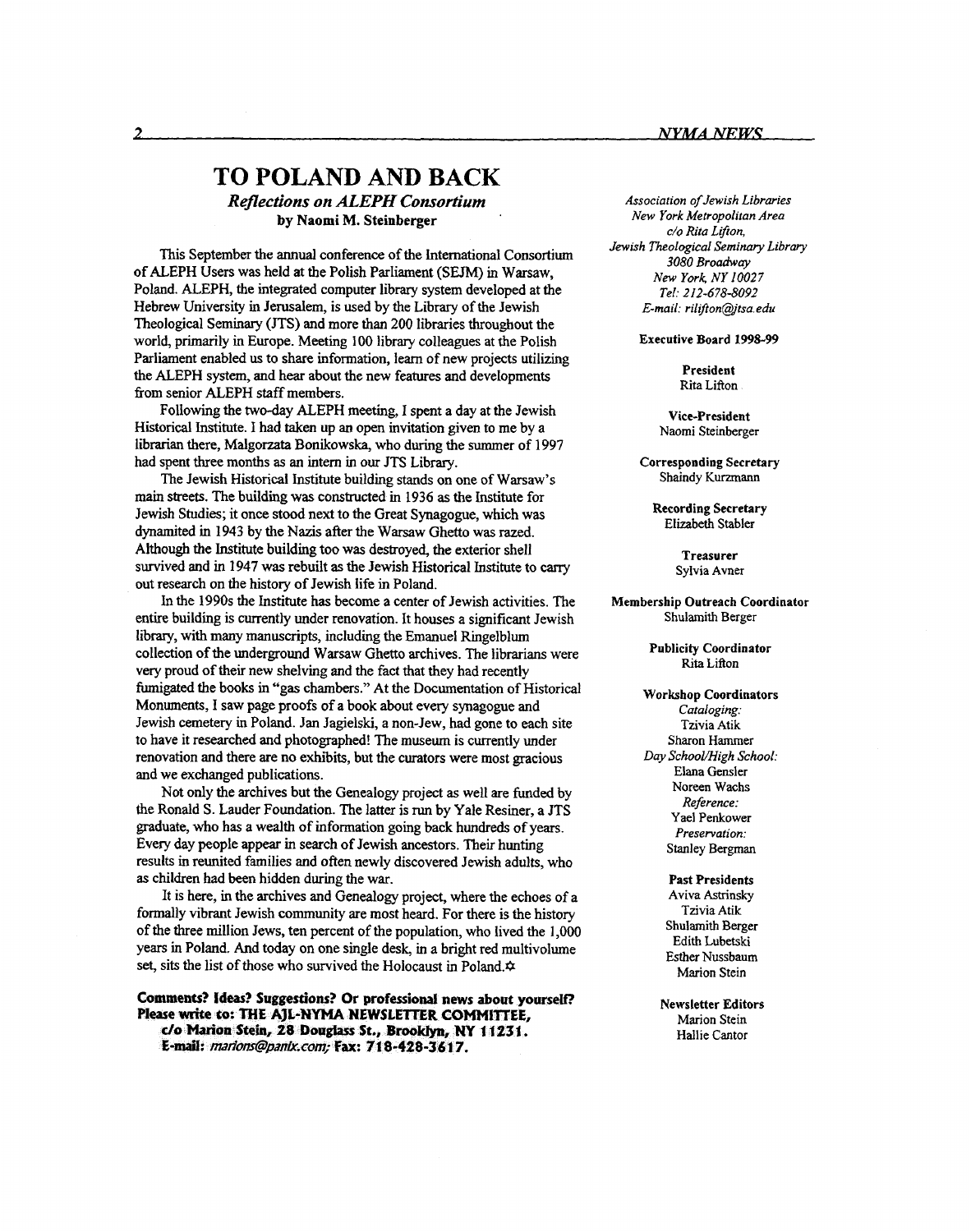### **SPRING 1998 CONFERENCE AT MUSEUM OF JEWISH HERITAGE**  *by Rita Lifton*

The Museum of Jewish Heritage, A Living Memorial to the Holocaust, lies at the lower tip of Manhattan, close to the place where **23**  Jewish refugees landed in New Amsterdam *in* **1654.** In Spring 1998 it became the site of AJL-NYMA's Spring 1998 Conference.

The program began with a presentation by Shari Segal, Curator of Special Exhibitions, who described the Museum's beginnings and design. The first floor, "Jewish Life a Century Ago," is thematically arranged. After an introduction to Jewish culture, the richness and diversity of the Jewish experience from the late nineteenth century to the eve of the Holocaust is depicted through photographs, documents, and artifacts.

The second floor is devoted to "The War Against the Jews." *An* overview and time line of the Holocaust is given along one wall while *gal*leries that focus on specific aspects of that period open off the main path. The third floor, entitled "Jewish Renewal," describes post-Holocaust Jewish life and houses special exhibits. Ms. Segal concluded her remarks by noting *that* the Museum is continuously adding **to** its collection, with special interest in topics **of** the Holocaust and American Jewish history.

activities to the Jewish community via synagogues and community centers. The Museum is also committed to reaching students in public schools and **offers** guided class visits, pre- and post-visit curriculum materials, classroom speakers and educator training workshops. Ivy Barsky, Director of Education, described the Museum's outreach

The final speaker, Bonnie Gurewitsch, the Museum's Archivist, spoke about the library and archives. The library combines the Museum's own collection, which focuses on the pre-war period, the Holocaust and **its** aftermath, **Israel** and Zionism, with that of the Center for Holocaust Studies **in** Brooklyn, which focused on the Holocaust and its aftermath. The Museum's holdings were not cataloged according to a defined system, while most of the Holocaust Center collection **was** cataloged according to the Library of Congress. The **2** collections **are** in the process of being integrated. The library is used mainly for in-house research but will consider outside reference or research requests on a case-by-case basis.

The Museum archives include **3,000** oral history interviews on audiotape which the Holocaust Center recorded between 1974-1990. These tapes contain testimonies of both survivors and liberators. In addition, the Museum will be one of the repositories of the videotapes being recorded by Steven Spielberg's Survivors of the Shoah Visual History Foundation. Future plans include digitization of the Holocaust Center oral histories on audiotape and the formation of one database which would include both these audiotapes and the videotapes from the Spielberg archive.

These three excellent presentations were followed by a tour of the Museum. **A** final note about the overall design: **as** you exit the third floor at the end of the tour, you are treated to a breathtaking view of the Statue of Liberty, an appropriate way to end a visit to a Museum whose message is the danger intolerance poses to every individual's liberty. $\phi$ 

#### **UPCOMING EVENTS**

Reference Workshop: "Reference Sources in Rabbinics," Jan. 13, 1999, at Stern College for Women, 245 Lexington Ave., New York, NY 10016.<br>34<sup>th</sup> Annual Convention of the Association of Jewish Libraries: June 20-23, 1999, Boca Raton Resort & Club, Boca Raton, FL.

#### **(IASL, cont'd)**

areas including, among others, honesty, *Iushon hara*  (gossip or slander); sharing; respect for elders; responsibility for choices, and even ecology. Selected books were reviewed and participants were asked to submit additional suggestions to the editors.

Judging by the audience's reception, the enthusiasm of the speakers canied over extremely well. A big yasher koach to Hazel and Rita! $\phi$ 

#### **(Y.U. Workshop, coot'd)**

various ways of downloading and uploading records between WLIS and OCLC or RLIN. There *are*  various systems within YULIS to edit exported records after they are downloaded, but the cataloging *staff* prefers to edit the records in the source databases, since YULIS is extremely "errorsensitive" to records it receives. When YULIS was initially installed, smart barcodes were ordered, which were generally accurate, but currently dumb barcodes are applied. Ms. Malamud also discussed the speedy progress being made on database cleanup.

Sharon Rotter, a cataloger, spoke on cataloging and authority control in **YULIS,** and on the various systems in which cataloging can be done in **YULIS,**  such **as** "EASYPAC' and "EASYCAT." Headings are linked to MARC format authority records; YULIS creates temporary "heading authority" records for all new headings entered. These temporary records can later be incorporated into authority records imported from the National Authority File, *and/* or further enhanced by catalogers. **(Leah** Adler earlier mentioned that Y.U. adds a few Hebrew script references for each Hebrew author.) YULIS provides various daily error reports, which greatly help the process of authority control. These point out, among other things, new headings that are suspiciously similar to already established headings or their cross-references.

The **first** part of the program concluded with a short question and answer session. The next started off with various updates **from** Rachel Simon, who preceded her remarks with original English and Hebrew limericks in praise of catalogers,

bias in Library of Congress subject headings, such **as**  "B.C." and "A.D.," "Marranos" (which literally means "swine" in Spanish), or such terms **as** ''Moral theology," "Night prayer," and "Converts," which are either see-references or established headings exclusively for the Christian meaning of these concepts. According to Lenore Bell, Hebraica Cataloging **Team** Leader *at* the Library of Congress (LC), some changes such **as** "Marranos" could be easily made, but the "B.C." and **"A.D."** would be the hardest, in large part due to LC's online system's limited capacity for global changes. One issue the Committee has been working on is

**(Continued on Page 5)**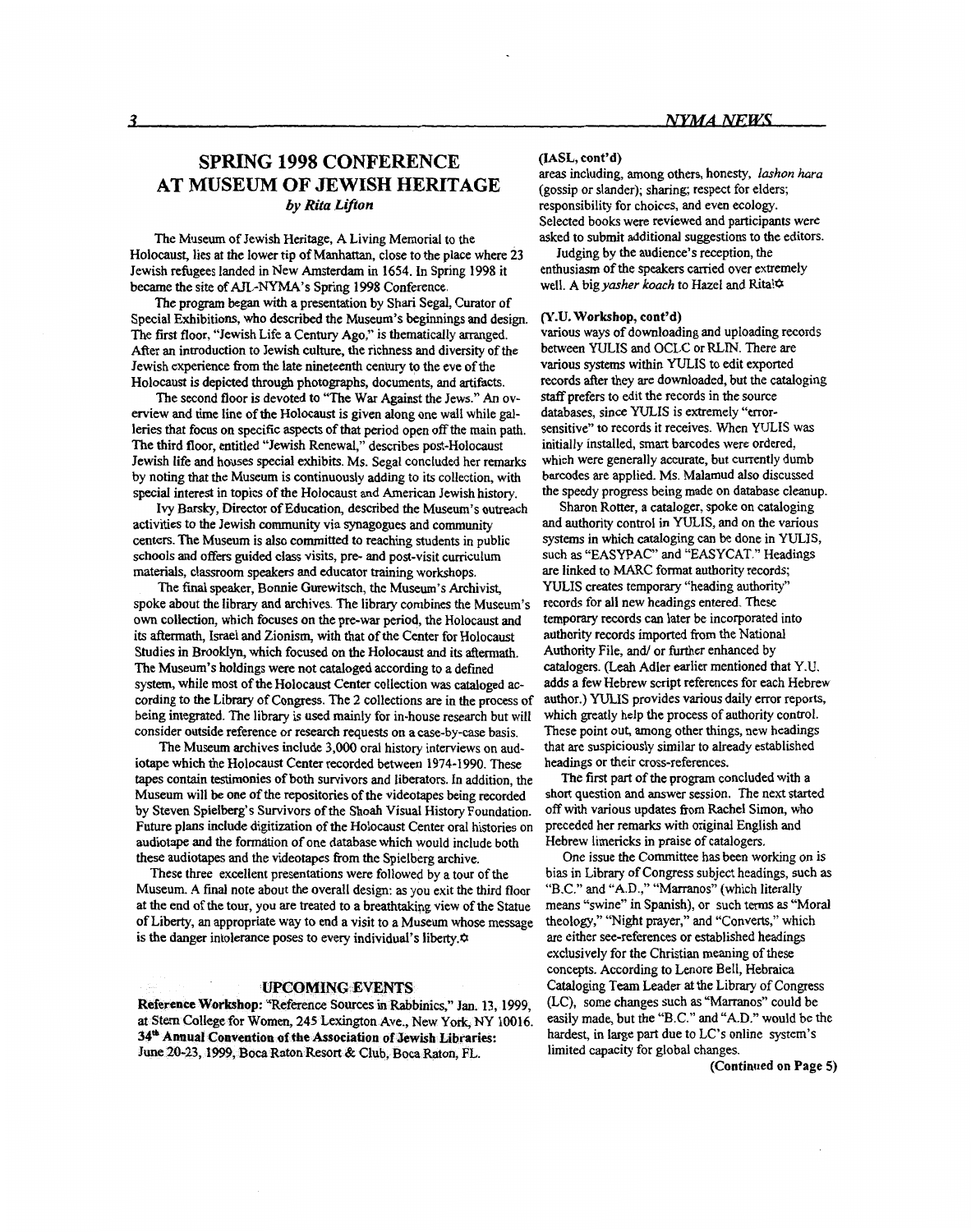#### *"The Library that poured ou:* **of** *our souls"*  **THE JEWISH WOMEN'S RESOURCE CENTER by Annette Henkin Landau**

*This article is the fifth in an ongoing series about libraries in the NYMA chapter.* 

In 1982 Nina Beth Cardin approached the National Council of Jewish Women, New **York** Section, on behalf of a collection of documents on Jewish Feminism that for six years had been living a nomadic existence in various New York apartments. It was temporarily being housed in the 92<sup>nd</sup> Street "Y."

In Nina Cardin's words, ". . . we established a library to collect and catalog the literally hundreds of works that were pouring out of the souls of the movement's leadership . . . not only books, but innovative liturgies, ceremonies and **rituals,** studies . . . on the *status* of the Jewish woman . . . But we are **far short** of having a comprehensive collection. We have only one thousand acquisitions when we should have over four thousand."

The NCJW-NY Section took pity on the homeless young collection and gave it a home at 9 East 69<sup>th</sup> Street. The Jewish Women's Resource Center then became a project of the New **York** Section. But Nina Cardin, however prophetic her vision, could not predict how Jewish Feminism, considered by some **an**  oxymoron, would grow.

We at the JWRC now have over ten thousand acquisitions, a collection still far short of being "comprehensive." Because of the unique nature of its material, we had to devise **a** unique

cataloging system. Both articles and **books** are stored in order of acquisition, but we often do analytics of whole issues of periodicals **or** the individual chapters of books. **It** is, in effect, a kind of analytical acquisitions list.

This sometimes puzzles first-time visitors who find they cannot browse in any meaningful way. But puzzlement **turns** to delight when the computer (we use InMagic) produces for them a bibliography, not only of books and periodi**cals,** but of book chapters, unpublished theses, and obscure newspaper articles. In addition we have a unique list of descriptors of subject headings, to which the staff recently had the great pleasure of adding "Orthodox Feminism."

**Many** distinguished women have used these resources - rabbis, poets, politicians, scholars. We always **ask** for a finished copy of whatever they are working on for the collection, and we always get it. Reference questions come in from all over the United States and Canada, sometimes from other countries **as** well.

In addition to the Library, the Resource Center sponsors a Book Discussion Group, a Women's Empowerment Group, and a Poetry Workshop. We have co-published two important anthologies, *Sarah* **'s**  *Daughters Sing,* with Ktav, and *Which Lillith?* with Jason Aronson. In addition, we have published a number of **solo**  books of poetry by distinguished Jewish women poets - *Di Froyen: Proceedings of the I995 Conference on Women and Yiddish;* and a periodical, *The Jewish Women* 's *Literary AnnuaI,* now in its third volume.

We have hundreds of new rituals devised by Jewish women since the movement started, in the 1970s -- feminist haggadot from all over the world, many Rosh Chodesh services, our own Tu B'Shvat haggadah, egalitarian wedding and Bat Mitzvah ceremonies, healing and "wise women" coming-of-age rituals. But **our** most frequent requests are **for** naming ceremonies for baby girls.

Very often the request comes ftom a new father. We send out sample ceremonies, from which parents create their own *brit but.* More often than not we get a new ceremony back, prettily illustrated and tied with a pink ribbon! To date, there are over 100 baby-naming ceremonies for all kinds and combinations of families, including one ftom **an**  Ashkenazi (Polish) - Bene Israel (India) family who included the floating of flowers on water in their ceremony.

welcomes visitors and researchers. We are open *9-5* Mon-Thurs., **9-4** Fri. *4*  The Jewish Women's Resource Center

#### **AUTOMATION SURVEY**

**AJLNYMA is developing a list of libraries in the** NYhlA **area that have automated systems. If you are willing to share ideas with others planning to install an automated system, please fill out the form below and send it to Shulamith Berger, Yeshiva University Archives,** *500* **W. 185\* St., New Yorlq NY 10033; phone 212-960-5451; fax 212-960-0066; e-mail:** *sberge@midLy~edu.* 

| <b>NAME</b>     |        | PHONE (Day or Evening |  |
|-----------------|--------|-----------------------|--|
| <b>FAX</b>      | E-MAIL | <b>AFFILIATION</b>    |  |
| <b>ADDRESS</b>  |        |                       |  |
| <b>HARDWARE</b> |        | <b>SOFTWARE</b>       |  |

For anyone planning library automation, we call your attention to an excellent series of articles published as part of *AJL Newsletter's* "Get Wired" column: v. 16, no. 4 (Nov./Dec. 1997), v. 17, no. 1 (Feb./Mar. 1998), v. 17, no. 2 (May/June 1998) and v. 18, no. 1 (Sept./Oct. **1998). In addition, AJL maintains an ongoing Automation Committee chaired by Andrew Wertheimer. He can be contacted at Woodman Astronomical Library, 6521 Sterling Hall, 475 N. Charter St., Madison, WI 53706; phone: 608-262-1320; fax: 608-262-9274; e-mail:** *abwerth6@tudents.wisceciU.*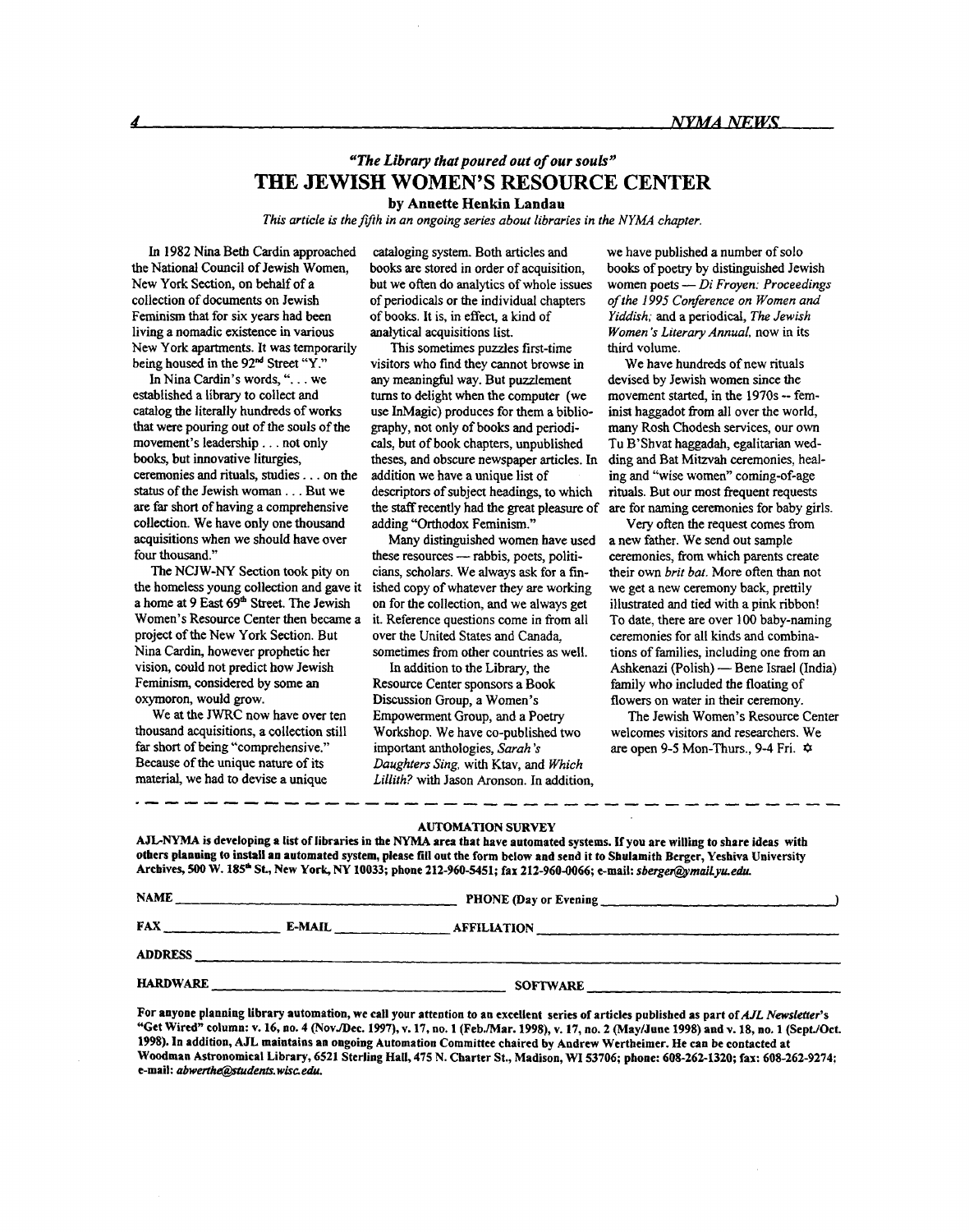| AJL-NYMA QUESTIONNAIRE                                                                                                                                                                                                                                                                                                                                                                                                                                                               |                                                                                                                                                                                                                                                            |  |  |  |
|--------------------------------------------------------------------------------------------------------------------------------------------------------------------------------------------------------------------------------------------------------------------------------------------------------------------------------------------------------------------------------------------------------------------------------------------------------------------------------------|------------------------------------------------------------------------------------------------------------------------------------------------------------------------------------------------------------------------------------------------------------|--|--|--|
| Please feel free to remain anonymous if you so desire.                                                                                                                                                                                                                                                                                                                                                                                                                               |                                                                                                                                                                                                                                                            |  |  |  |
|                                                                                                                                                                                                                                                                                                                                                                                                                                                                                      |                                                                                                                                                                                                                                                            |  |  |  |
|                                                                                                                                                                                                                                                                                                                                                                                                                                                                                      |                                                                                                                                                                                                                                                            |  |  |  |
|                                                                                                                                                                                                                                                                                                                                                                                                                                                                                      |                                                                                                                                                                                                                                                            |  |  |  |
|                                                                                                                                                                                                                                                                                                                                                                                                                                                                                      |                                                                                                                                                                                                                                                            |  |  |  |
| Do you subscribe to Ha-Safran? YES _______ NO ____________ Are you a member of AJL? YES _______ NO                                                                                                                                                                                                                                                                                                                                                                                   |                                                                                                                                                                                                                                                            |  |  |  |
| If you are not a librarian, what is your interest in AJL-NYMA?                                                                                                                                                                                                                                                                                                                                                                                                                       |                                                                                                                                                                                                                                                            |  |  |  |
| What types of programs and workshops would you like NYMA to offer?                                                                                                                                                                                                                                                                                                                                                                                                                   |                                                                                                                                                                                                                                                            |  |  |  |
| Which NYMA programs have been most valuable to you professionally?                                                                                                                                                                                                                                                                                                                                                                                                                   |                                                                                                                                                                                                                                                            |  |  |  |
|                                                                                                                                                                                                                                                                                                                                                                                                                                                                                      |                                                                                                                                                                                                                                                            |  |  |  |
| Would you be interested in presenting a workshop or program on behalf of NYMA? YES _________ NO _____________                                                                                                                                                                                                                                                                                                                                                                        |                                                                                                                                                                                                                                                            |  |  |  |
|                                                                                                                                                                                                                                                                                                                                                                                                                                                                                      |                                                                                                                                                                                                                                                            |  |  |  |
| What is the most convenient time (day of week, time of day) for you to attend programs?                                                                                                                                                                                                                                                                                                                                                                                              |                                                                                                                                                                                                                                                            |  |  |  |
| What features would you like to see in the NYMA Newsletter?                                                                                                                                                                                                                                                                                                                                                                                                                          |                                                                                                                                                                                                                                                            |  |  |  |
| Would you like to contribute to the NYMA Newsletter? YES NO _____________________                                                                                                                                                                                                                                                                                                                                                                                                    |                                                                                                                                                                                                                                                            |  |  |  |
| If yes, on what topic?                                                                                                                                                                                                                                                                                                                                                                                                                                                               |                                                                                                                                                                                                                                                            |  |  |  |
| Would you be interested in volunteering for NYMA? YES ___________________________                                                                                                                                                                                                                                                                                                                                                                                                    |                                                                                                                                                                                                                                                            |  |  |  |
| What would you like to do?                                                                                                                                                                                                                                                                                                                                                                                                                                                           |                                                                                                                                                                                                                                                            |  |  |  |
| <b>Comments:</b>                                                                                                                                                                                                                                                                                                                                                                                                                                                                     |                                                                                                                                                                                                                                                            |  |  |  |
| Please return to: Rita Lifton, Jewish Theological Seminary of America Library, 3080 Broadway, New York, NY 10027.<br>Phone no: 212-678-8092; FAX: 212-678-8998; E-mail: rilifton@jtsa.edu.                                                                                                                                                                                                                                                                                           |                                                                                                                                                                                                                                                            |  |  |  |
| (Y.U. Workshop, cont'd)                                                                                                                                                                                                                                                                                                                                                                                                                                                              | <b>REMINDER</b>                                                                                                                                                                                                                                            |  |  |  |
| From LC's end, Lenore had drawn the Committee's attention to new<br>subject cataloging developments published in the fall Cataloging<br>Service Bulletin, including new chronological subdivisions for<br>"Responsa" (1800-1948 and 1948-) and "Arab-Israeli conflict" (itself<br>a reworked heading). Rachel then discussed some interesting name<br>authority cases she had come across in her work for the Hebraica<br>NACO (Name Authority Cooperative) Funnel program. She also | This is the time to send in your membership dues to the AJL-<br>NYMA Chapter for 1998-99. Please fill out the form below and<br>mail it, together with a check for \$10 payable to AJL-NYMA, to<br>Sylvia Avner, 2277 Westlake Court, Oceanside, NY 11572. |  |  |  |
| reported that RLG (the Research Libraries Group, which runs RLIN)<br>has decided not to implement any linking of Hebrew script forms to                                                                                                                                                                                                                                                                                                                                              |                                                                                                                                                                                                                                                            |  |  |  |
| name authority records until the new MUMS+ system is implemented<br>ADDRESS                                                                                                                                                                                                                                                                                                                                                                                                          |                                                                                                                                                                                                                                                            |  |  |  |
| at LC. At the conclusion of the program, workshop attendees visited<br>current exhibits of the Y.U. Museum, including a Herzl exhibit, which<br>was specially opened that afternoon for them.                                                                                                                                                                                                                                                                                        | AFFILIATION                                                                                                                                                                                                                                                |  |  |  |